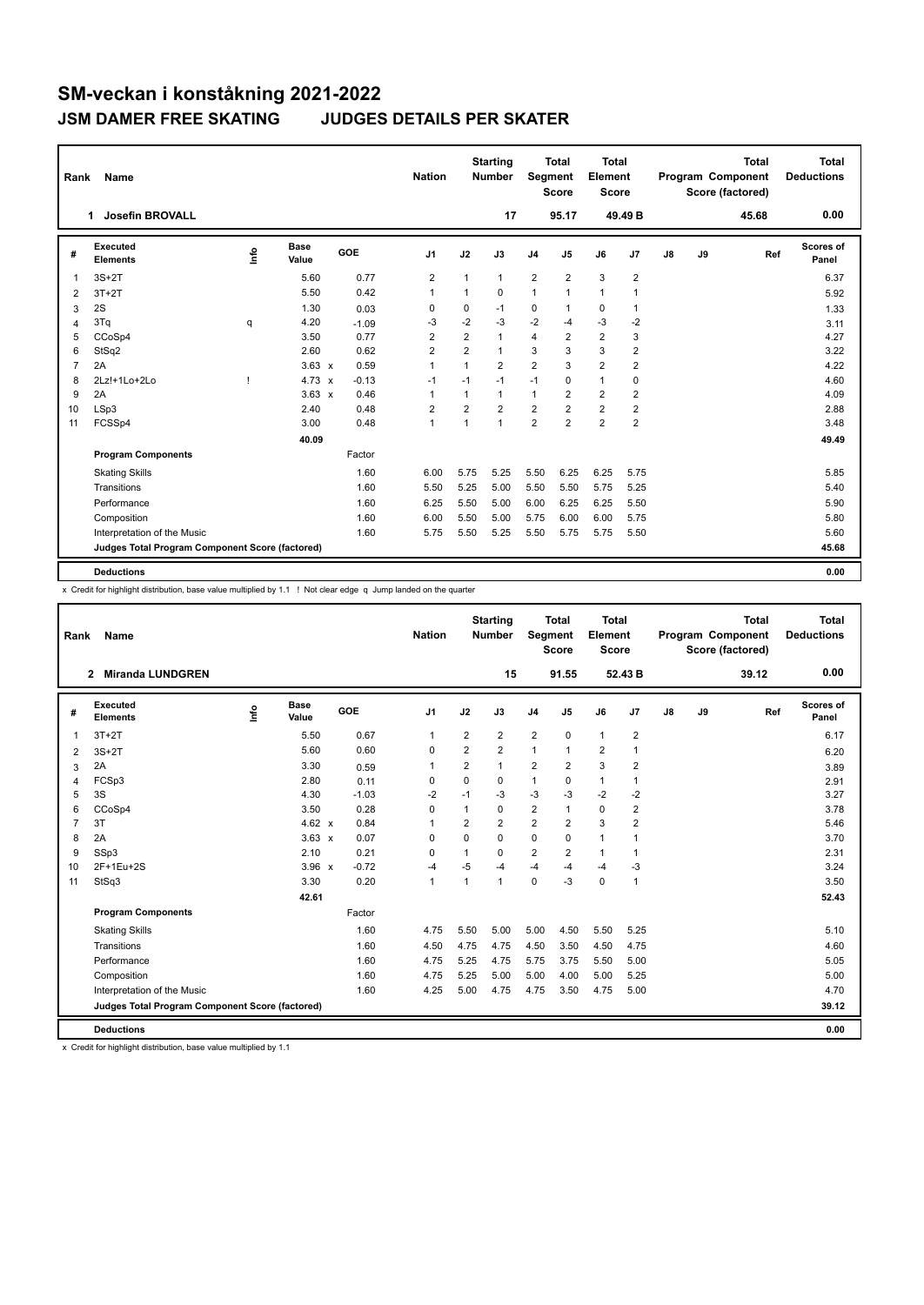| Rank           | <b>Name</b>                                     |      |                      |              |         | <b>Nation</b>  |                | <b>Starting</b><br>Number | Segment        | Total<br><b>Score</b> | Total<br>Element<br><b>Score</b> |                         |               |    | <b>Total</b><br>Program Component<br>Score (factored) | Total<br><b>Deductions</b> |
|----------------|-------------------------------------------------|------|----------------------|--------------|---------|----------------|----------------|---------------------------|----------------|-----------------------|----------------------------------|-------------------------|---------------|----|-------------------------------------------------------|----------------------------|
|                | <b>Ellinor NORDOVIST</b><br>3                   |      |                      |              |         |                |                | 16                        |                | 87.89                 |                                  | 45.89 B                 |               |    | 42.00                                                 | 0.00                       |
| #              | Executed<br><b>Elements</b>                     | ١rfo | <b>Base</b><br>Value |              | GOE     | J <sub>1</sub> | J2             | J3                        | J <sub>4</sub> | J5                    | J6                               | J7                      | $\mathsf{J}8$ | J9 | Ref                                                   | Scores of<br>Panel         |
| $\mathbf{1}$   | 2A                                              |      | 3.30                 |              | 0.59    | $\mathbf{1}$   | $\overline{2}$ | 0                         | $\overline{2}$ | $\overline{2}$        | $\overline{2}$                   | $\overline{2}$          |               |    |                                                       | 3.89                       |
| 2              | $3S+2T$                                         |      | 5.60                 |              | 0.34    | 0              | 1              | 0                         | $\mathbf{1}$   | $\mathbf{1}$          | $\overline{2}$                   | $\mathbf{1}$            |               |    |                                                       | 5.94                       |
| 3              | 3T                                              |      | 4.20                 |              | 0.84    | $\mathbf{1}$   | $\overline{2}$ | $\overline{2}$            | $\overline{2}$ | $\overline{2}$        | $\overline{2}$                   | $\overline{2}$          |               |    |                                                       | 5.04                       |
| 4              | 2Lz+1Eu+2F                                      |      | 4.40                 |              | 0.34    | -1             | $\overline{2}$ | 1                         | $\mathbf{1}$   | $\overline{2}$        | $\overline{2}$                   | $\overline{2}$          |               |    |                                                       | 4.74                       |
| 5              | LSp4                                            |      | 2.70                 |              | 0.59    | 2              | 3              | $\overline{2}$            | $\overline{2}$ | $\overline{2}$        | 3                                | $\overline{2}$          |               |    |                                                       | 3.29                       |
| 6              | 2S                                              |      | $1.43 \times$        |              | $-0.36$ | $-3$           | $-2$           | $-3$                      | $-2$           | $-4$                  | $-2$                             | $-4$                    |               |    |                                                       | 1.07                       |
| $\overline{7}$ | 2A                                              |      | $3.63 \times$        |              | 0.59    | $\mathbf{1}$   | $\overline{2}$ | $\overline{2}$            | $\mathbf{1}$   | $\overline{2}$        | 3                                | $\overline{2}$          |               |    |                                                       | 4.22                       |
| 8              | $2F+2T$                                         |      | 3.41                 | $\mathbf{x}$ | 0.00    | 0              | 0              | 0                         | $\mathbf 0$    | 0                     | 0                                | $\mathbf{1}$            |               |    |                                                       | 3.41                       |
| 9              | FCCoSp2                                         |      | 2.50                 |              | 0.30    | $\overline{1}$ | $\overline{2}$ | 1                         | $\overline{2}$ | $\Omega$              | 0                                | $\overline{\mathbf{c}}$ |               |    |                                                       | 2.80                       |
| 10             | StSq2                                           |      | 2.60                 |              | 0.62    | 3              | 3              | 2                         | 3              | 2                     | 2                                | 2                       |               |    |                                                       | 3.22                       |
| 11             | CCoSp4                                          |      | 3.50                 |              | 0.77    | $\overline{2}$ | $\overline{2}$ | $\overline{2}$            | 3              | $\overline{2}$        | $\overline{2}$                   | 3                       |               |    |                                                       | 4.27                       |
|                |                                                 |      | 37.27                |              |         |                |                |                           |                |                       |                                  |                         |               |    |                                                       | 45.89                      |
|                | <b>Program Components</b>                       |      |                      |              | Factor  |                |                |                           |                |                       |                                  |                         |               |    |                                                       |                            |
|                | <b>Skating Skills</b>                           |      |                      |              | 1.60    | 5.50           | 5.50           | 5.50                      | 5.25           | 5.25                  | 6.00                             | 5.50                    |               |    |                                                       | 5.45                       |
|                | Transitions                                     |      |                      |              | 1.60    | 5.00           | 5.00           | 5.00                      | 5.00           | 4.75                  | 5.25                             | 5.00                    |               |    |                                                       | 5.00                       |
|                | Performance                                     |      |                      |              | 1.60    | 5.50           | 5.50           | 5.00                      | 5.50           | 5.00                  | 5.75                             | 5.25                    |               |    |                                                       | 5.35                       |
|                | Composition                                     |      |                      |              | 1.60    | 5.75           | 5.00           | 5.25                      | 5.50           | 5.00                  | 5.50                             | 5.50                    |               |    |                                                       | 5.35                       |
|                | Interpretation of the Music                     |      |                      |              | 1.60    | 5.25           | 5.50           | 5.00                      | 5.00           | 4.50                  | 5.25                             | 5.00                    |               |    |                                                       | 5.10                       |
|                | Judges Total Program Component Score (factored) |      |                      |              |         |                |                |                           |                |                       |                                  |                         |               |    |                                                       | 42.00                      |
|                | <b>Deductions</b>                               |      |                      |              |         |                |                |                           |                |                       |                                  |                         |               |    |                                                       | 0.00                       |

x Credit for highlight distribution, base value multiplied by 1.1

| Rank           | Name                                            |         |                      |                         | <b>Nation</b>  |              | <b>Starting</b><br><b>Number</b> | Segment        | <b>Total</b><br><b>Score</b> | Total<br>Element<br><b>Score</b> |              |    |    | <b>Total</b><br>Program Component<br>Score (factored) | <b>Total</b><br><b>Deductions</b> |
|----------------|-------------------------------------------------|---------|----------------------|-------------------------|----------------|--------------|----------------------------------|----------------|------------------------------|----------------------------------|--------------|----|----|-------------------------------------------------------|-----------------------------------|
|                | 4 Selma HELLSTRÖM                               |         |                      |                         |                |              | 8                                |                | 80.27                        |                                  | 42.67 B      |    |    | 37.60                                                 | 0.00                              |
| #              | Executed<br><b>Elements</b>                     | ۴٥      | <b>Base</b><br>Value | GOE                     | J <sub>1</sub> | J2           | J3                               | J <sub>4</sub> | J5                           | J6                               | J7           | J8 | J9 | Ref                                                   | Scores of<br>Panel                |
| 1              | 3Lz                                             |         | 5.90                 | $-0.24$                 | 0              | $-2$         | $-1$                             | $\overline{2}$ | $-2$                         | $\mathbf 0$                      | $\mathbf{1}$ |    |    |                                                       | 5.66                              |
| 2              | 3S+1Eu+2S                                       |         | 6.10                 | 0.43                    | 0              | 0            | 0                                | $\overline{2}$ | $\overline{2}$               | $\overline{2}$                   | 1            |    |    |                                                       | 6.53                              |
| 3              | 2A                                              |         | 3.30                 | 0.59                    | 1              | $\mathbf{1}$ | $\overline{2}$                   | 3              | $\overline{2}$               | 3                                | 1            |    |    |                                                       | 3.89                              |
| 4              | LSp4                                            |         | 2.70                 | 0.32                    | $\mathbf 0$    | 0            | 1                                | $\overline{2}$ | 3                            | $\overline{2}$                   | 1            |    |    |                                                       | 3.02                              |
| 5              | 2S                                              |         | 1.30                 | $-0.31$                 | $-4$           | $-2$         | $-2$                             | 0              | $-1$                         | $-3$                             | $-4$         |    |    |                                                       | 0.99                              |
| 6              | 3Lo<                                            | $\prec$ | 4.31 $\times$        | $-1.41$                 | $-3$           | $-4$         | $-3$                             | -3             | $-4$                         | $-4$                             | $-4$         |    |    |                                                       | 2.90                              |
| $\overline{7}$ | $2A+2T$                                         |         | 5.06                 | $-1.12$<br>$\mathbf{x}$ | $-1$           | $-4$         | $-3$                             | $-3$           | $-5$                         | $-5$                             | $-2$         |    |    |                                                       | 3.94                              |
| 8              | CCoSp4                                          |         | 3.50                 | 0.28                    | 1              | $\Omega$     | 0                                | $\mathbf{1}$   | 1                            | $\mathbf{1}$                     | 1            |    |    |                                                       | 3.78                              |
| 9              | StSq3                                           |         | 3.30                 | 0.20                    | 1              | $\Omega$     | 0                                | $\overline{2}$ | $\Omega$                     | $\mathbf{1}$                     | 1            |    |    |                                                       | 3.50                              |
| 10             | FSSp3                                           |         | 2.60                 | 0.16                    | 1              | $-1$         | $-1$                             | 1              | 1                            | $\mathbf{1}$                     | 1            |    |    |                                                       | 2.76                              |
| 11             | $2Lz+2T<<$                                      | <<      | $2.75 \times$        | $-1.05$                 | $-4$           | $-5$         | $-5$                             | $-5$           | $-5$                         | $-5$                             | $-5$         |    |    |                                                       | 1.70                              |
|                |                                                 |         | 40.82                |                         |                |              |                                  |                |                              |                                  |              |    |    |                                                       | 42.67                             |
|                | <b>Program Components</b>                       |         |                      | Factor                  |                |              |                                  |                |                              |                                  |              |    |    |                                                       |                                   |
|                | <b>Skating Skills</b>                           |         |                      | 1.60                    | 4.75           | 5.00         | 4.75                             | 5.50           | 4.50                         | 5.50                             | 5.00         |    |    |                                                       | 5.00                              |
|                | Transitions                                     |         |                      | 1.60                    | 4.50           | 4.25         | 4.50                             | 4.75           | 4.25                         | 4.50                             | 4.25         |    |    |                                                       | 4.40                              |
|                | Performance                                     |         |                      | 1.60                    | 4.25           | 5.00         | 4.50                             | 5.75           | 4.50                         | 5.25                             | 4.75         |    |    |                                                       | 4.80                              |
|                | Composition                                     |         |                      | 1.60                    | 4.50           | 4.75         | 4.50                             | 5.50           | 4.25                         | 5.00                             | 4.75         |    |    |                                                       | 4.70                              |
|                | Interpretation of the Music                     |         |                      | 1.60                    | 4.50           | 4.75         | 4.50                             | 5.00           | 3.75                         | 4.75                             | 4.50         |    |    |                                                       | 4.60                              |
|                | Judges Total Program Component Score (factored) |         |                      |                         |                |              |                                  |                |                              |                                  |              |    |    |                                                       | 37.60                             |
|                | <b>Deductions</b>                               |         |                      |                         |                |              |                                  |                |                              |                                  |              |    |    |                                                       | 0.00                              |

< Under-rotated jump << Downgraded jump x Credit for highlight distribution, base value multiplied by 1.1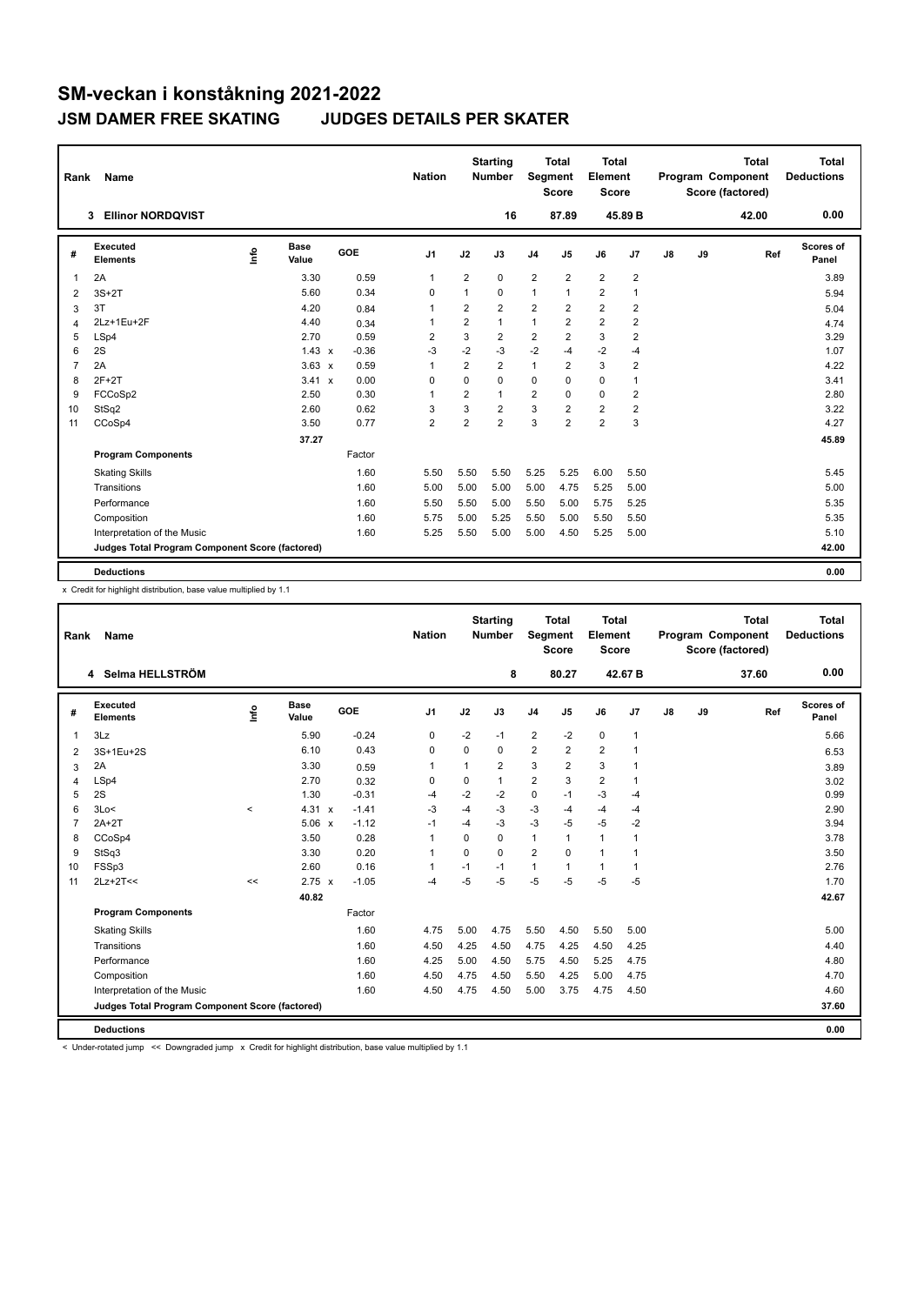| Rank           | Name                                            |      |                      |         | <b>Nation</b>  |              | <b>Starting</b><br><b>Number</b> | Segment        | Total<br><b>Score</b> | <b>Total</b><br>Element<br><b>Score</b> |                |    |    | <b>Total</b><br>Program Component<br>Score (factored) | Total<br><b>Deductions</b> |
|----------------|-------------------------------------------------|------|----------------------|---------|----------------|--------------|----------------------------------|----------------|-----------------------|-----------------------------------------|----------------|----|----|-------------------------------------------------------|----------------------------|
|                | <b>Elisabeth GLANTZ</b><br>5                    |      |                      |         |                |              | 10                               |                | 77.63                 |                                         | 40.43 B        |    |    | 37.20                                                 | 0.00                       |
| #              | Executed<br><b>Elements</b>                     | ١rfo | <b>Base</b><br>Value | GOE     | J <sub>1</sub> | J2           | J3                               | J <sub>4</sub> | J5                    | J6                                      | J7             | J8 | J9 | Ref                                                   | Scores of<br>Panel         |
| 1              | $3S+2T$                                         |      | 5.60                 | $-0.26$ | 0              | $-1$         | $-1$                             | $\mathbf 0$    | $-1$                  | $-1$                                    | $\mathbf{1}$   |    |    |                                                       | 5.34                       |
| 2              | $3T+2T$                                         |      | 5.50                 | $-0.84$ | $-2$           | $-2$         | $-2$                             | $-2$           | $-3$                  | $-2$                                    | $-2$           |    |    |                                                       | 4.66                       |
| 3              | 3T                                              |      | 4.20                 | 0.08    | $\mathbf{1}$   | 0            | 0                                | 0              | $\Omega$              | $-1$                                    | $\mathbf{1}$   |    |    |                                                       | 4.28                       |
| 4              | 2A                                              |      | 3.30                 | 0.33    | 1              | $\mathbf{1}$ | $\mathbf{1}$                     | $\Omega$       | $\mathbf{1}$          | $\mathbf{1}$                            | 1              |    |    |                                                       | 3.63                       |
| 5              | CCoSp4                                          |      | 3.50                 | 0.14    | 0              | 1            | $\Omega$                         | $\mathbf{1}$   | $\Omega$              | $\Omega$                                | 1              |    |    |                                                       | 3.64                       |
| 6              | StSq2                                           |      | 2.60                 | 0.26    | 1              | 1            | $\mathbf{1}$                     | $\mathbf{1}$   | $\Omega$              | $\mathbf{1}$                            | $\overline{1}$ |    |    |                                                       | 2.86                       |
| $\overline{7}$ | 2Lze                                            | e    | $1.85 \times$        | $-0.84$ | -5             | $-5$         | $-5$                             | $-5$           | $-5$                  | $-5$                                    | $-5$           |    |    |                                                       | 1.01                       |
| 8              | 2Lo                                             |      | 1.87<br>$\mathsf{x}$ | 0.07    | $\overline{1}$ | $\Omega$     | 0                                | $\mathbf 0$    | 0                     | $\mathbf{1}$                            | $\overline{1}$ |    |    |                                                       | 1.94                       |
| 9              | 2F                                              |      | 1.98 x               | 0.00    | $\Omega$       | $\Omega$     | $\Omega$                         | 0              | $\Omega$              | $\Omega$                                | 0              |    |    |                                                       | 1.98                       |
| 10             | FSSp3                                           |      | 2.60                 | $-0.21$ | $-1$           | $-2$         | $-2$                             | 0              | $-1$                  | 0                                       | 0              |    |    |                                                       | 2.39                       |
| 11             | CSp4                                            |      | 2.60                 | 0.10    | $\mathbf 0$    | 0            | $\Omega$                         | $\Omega$       | $\mathbf{1}$          | $\overline{2}$                          | $\overline{1}$ |    |    |                                                       | 2.70                       |
|                |                                                 |      | 35.60                |         |                |              |                                  |                |                       |                                         |                |    |    |                                                       | 40.43                      |
|                | <b>Program Components</b>                       |      |                      | Factor  |                |              |                                  |                |                       |                                         |                |    |    |                                                       |                            |
|                | <b>Skating Skills</b>                           |      |                      | 1.60    | 4.75           | 4.75         | 5.00                             | 4.75           | 4.25                  | 5.00                                    | 5.00           |    |    |                                                       | 4.85                       |
|                | Transitions                                     |      |                      | 1.60    | 4.25           | 4.25         | 4.75                             | 4.50           | 3.75                  | 4.25                                    | 4.50           |    |    |                                                       | 4.35                       |
|                | Performance                                     |      |                      | 1.60    | 4.75           | 4.75         | 4.75                             | 5.25           | 4.25                  | 4.50                                    | 4.75           |    |    |                                                       | 4.70                       |
|                | Composition                                     |      |                      | 1.60    | 4.50           | 4.75         | 5.00                             | 4.75           | 4.00                  | 4.75                                    | 5.00           |    |    |                                                       | 4.75                       |
|                | Interpretation of the Music                     |      |                      | 1.60    | 4.50           | 4.75         | 4.75                             | 4.50           | 4.00                  | 4.50                                    | 4.75           |    |    |                                                       | 4.60                       |
|                | Judges Total Program Component Score (factored) |      |                      |         |                |              |                                  |                |                       |                                         |                |    |    |                                                       | 37.20                      |
|                | <b>Deductions</b>                               |      |                      |         |                |              |                                  |                |                       |                                         |                |    |    |                                                       | 0.00                       |

x Credit for highlight distribution, base value multiplied by 1.1 e Wrong edge

| Rank           | Name                                            |      |                      |            | <b>Nation</b>  |                | <b>Starting</b><br><b>Number</b> | Segment        | Total<br><b>Score</b> | Total<br>Element<br><b>Score</b> |                |               |    | <b>Total</b><br>Program Component<br>Score (factored) | <b>Total</b><br><b>Deductions</b> |
|----------------|-------------------------------------------------|------|----------------------|------------|----------------|----------------|----------------------------------|----------------|-----------------------|----------------------------------|----------------|---------------|----|-------------------------------------------------------|-----------------------------------|
|                | <b>Lise TRULSSON</b><br>6.                      |      |                      |            |                |                | 12                               |                | 76.23                 |                                  | 39.87 B        |               |    | 37.36                                                 | $-1.00$                           |
| #              | Executed<br><b>Elements</b>                     | lnfo | <b>Base</b><br>Value | <b>GOE</b> | J <sub>1</sub> | J2             | J3                               | J <sub>4</sub> | J5                    | J6                               | J7             | $\mathsf{J}8$ | J9 | Ref                                                   | Scores of<br>Panel                |
| 1              | 2S                                              |      | 1.30                 | $-0.44$    | $-2$           | $-3$           | $-4$                             | $-3$           | $-4$                  | $-3$                             | $-5$           |               |    |                                                       | 0.86                              |
| $\overline{2}$ | $3T+2T$                                         |      | 5.50                 | $-2.10$    | $-5$           | $-5$           | $-4$                             | $-5$           | $-5$                  | $-5$                             | $-5$           |               |    |                                                       | 3.40                              |
| 3              | 2A                                              |      | 3.30                 | 0.26       | 0              | 1              | 1                                | $\mathbf{1}$   | 0                     | 1                                | $\mathbf{1}$   |               |    |                                                       | 3.56                              |
| 4              | 3T                                              |      | 4.20                 | 0.34       | $\mathbf 1$    | $\overline{2}$ | 0                                | 0              | $\Omega$              | $\mathbf{1}$                     | $\overline{2}$ |               |    |                                                       | 4.54                              |
| 5              | FSSp4                                           |      | 3.00                 | 0.30       | 1              | $\mathbf{1}$   | $-1$                             | $\mathbf{1}$   | 2                     | $\mathbf{1}$                     | $\mathbf{1}$   |               |    |                                                       | 3.30                              |
| 6              | 2A                                              |      | 3.30                 | 0.00       | $\mathbf 0$    | $\Omega$       | 0                                | 0              | $\Omega$              | 0                                | $\mathbf{1}$   |               |    |                                                       | 3.30                              |
| $\overline{7}$ | 2Lz+1Eu+2Sq                                     | q    | 3.90                 | $-0.50$    | $-2$           | $-2$           | $-2$                             | $-2$           | $-3$                  | $-3$                             | -3             |               |    |                                                       | 3.40                              |
| 8              | CCoSp4                                          |      | 3.50                 | 0.28       | $\mathbf{1}$   | $\overline{2}$ | $\Omega$                         | $\mathbf{1}$   | 1                     | $\mathbf{1}$                     | $\mathbf 0$    |               |    |                                                       | 3.78                              |
| 9              | StSq3                                           |      | 3.30                 | 0.00       | $\mathbf 0$    | $\mathbf{1}$   | 0                                | 0              | $-1$                  | 0                                | $\mathbf 0$    |               |    |                                                       | 3.30                              |
| 10             | $2Lo+2T$                                        |      | $3.30 \times$        | 0.00       | $\mathbf 0$    | $\Omega$       | 0                                | $\mathbf 0$    | $\Omega$              | 0                                | $\mathbf 0$    |               |    |                                                       | 3.30                              |
| 11             | LSp4                                            |      | 2.70                 | 0.43       | $\mathbf{1}$   | $\overline{2}$ | $\mathbf{1}$                     | $\overline{2}$ | $\overline{2}$        | $\overline{2}$                   | $\mathbf{1}$   |               |    |                                                       | 3.13                              |
|                |                                                 |      | 37.30                |            |                |                |                                  |                |                       |                                  |                |               |    |                                                       | 39.87                             |
|                | <b>Program Components</b>                       |      |                      | Factor     |                |                |                                  |                |                       |                                  |                |               |    |                                                       |                                   |
|                | <b>Skating Skills</b>                           |      |                      | 1.60       | 4.50           | 5.00           | 4.75                             | 5.00           | 4.00                  | 5.25                             | 5.25           |               |    |                                                       | 4.90                              |
|                | Transitions                                     |      |                      | 1.60       | 4.50           | 4.50           | 4.50                             | 4.50           | 3.75                  | 4.75                             | 4.50           |               |    |                                                       | 4.50                              |
|                | Performance                                     |      |                      | 1.60       | 4.25           | 4.75           | 4.50                             | 4.75           | 3.75                  | 4.75                             | 4.75           |               |    |                                                       | 4.60                              |
|                | Composition                                     |      |                      | 1.60       | 4.50           | 4.75           | 5.00                             | 5.00           | 4.00                  | 5.00                             | 5.00           |               |    |                                                       | 4.85                              |
|                | Interpretation of the Music                     |      |                      | 1.60       | 4.25           | 4.50           | 4.75                             | 4.50           | 3.50                  | 4.75                             | 4.50           |               |    |                                                       | 4.50                              |
|                | Judges Total Program Component Score (factored) |      |                      |            |                |                |                                  |                |                       |                                  |                |               |    |                                                       | 37.36                             |
|                | <b>Deductions</b>                               |      | Falls:               | $-1.00$    |                |                |                                  |                |                       |                                  |                |               |    |                                                       | $-1.00$                           |

x Credit for highlight distribution, base value multiplied by 1.1 q Jump landed on the quarter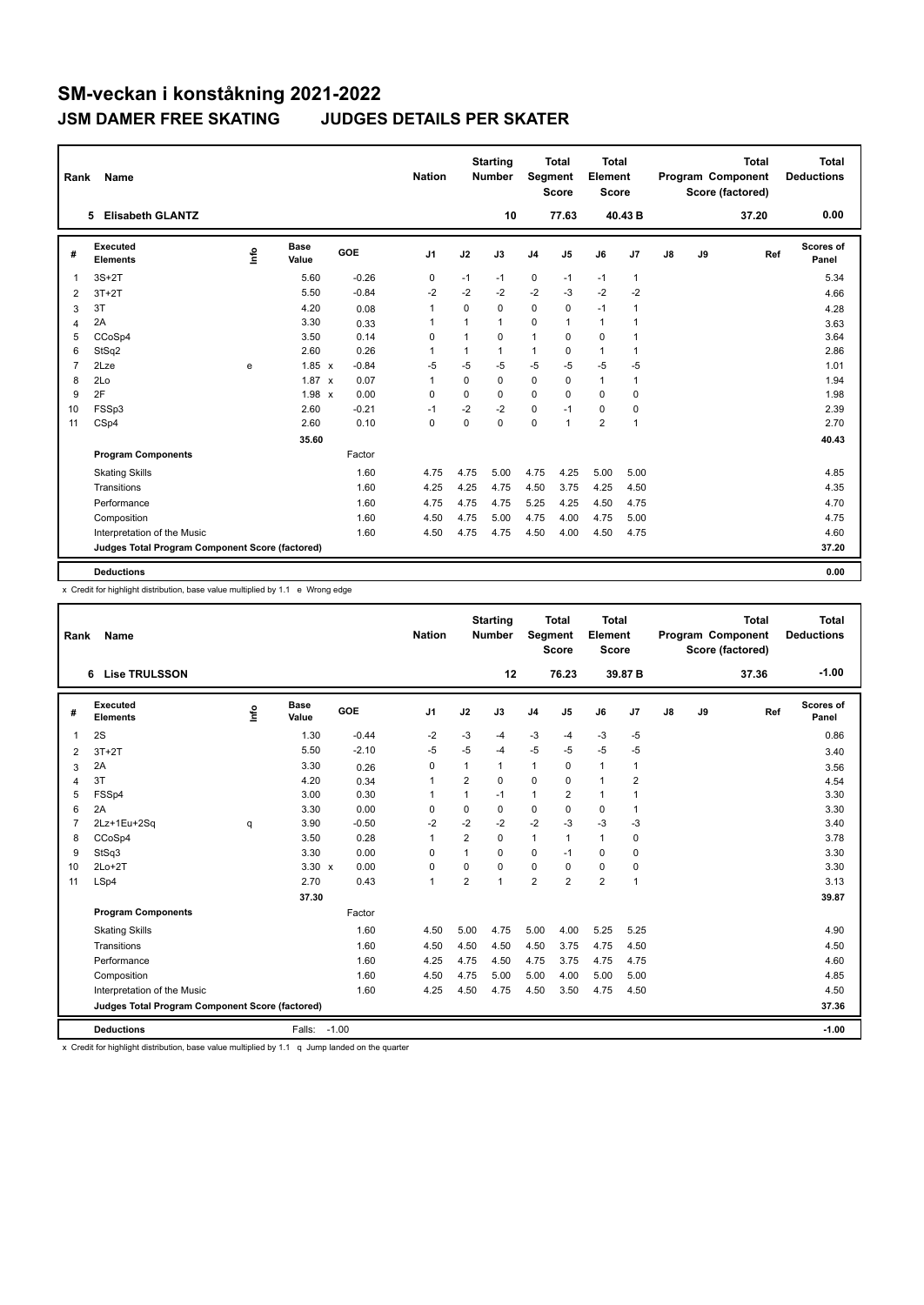| Rank           | <b>Name</b>                                     |      |                      |         | <b>Nation</b>  |          | <b>Starting</b><br><b>Number</b> | Segment        | <b>Total</b><br><b>Score</b> | <b>Total</b><br>Element<br><b>Score</b> |                |               |    | <b>Total</b><br><b>Program Component</b><br>Score (factored) | <b>Total</b><br><b>Deductions</b> |
|----------------|-------------------------------------------------|------|----------------------|---------|----------------|----------|----------------------------------|----------------|------------------------------|-----------------------------------------|----------------|---------------|----|--------------------------------------------------------------|-----------------------------------|
|                | 7 Lovisa AAV                                    |      |                      |         |                |          | 14                               |                | 74.31                        |                                         | 38.63 B        |               |    | 35.68                                                        | 0.00                              |
| #              | Executed<br><b>Elements</b>                     | lnfo | <b>Base</b><br>Value | GOE     | J <sub>1</sub> | J2       | J3                               | J <sub>4</sub> | J5                           | J6                                      | J7             | $\mathsf{J}8$ | J9 | Ref                                                          | Scores of<br>Panel                |
| $\overline{1}$ | 3S                                              |      | 4.30                 | $-1.29$ | -3             | $-3$     | -3                               | $-3$           | $-2$                         | $-4$                                    | $-3$           |               |    |                                                              | 3.01                              |
| 2              | 3T                                              |      | 4.20                 | $-1.34$ | -3             | $-3$     | $-3$                             | $-4$           | -3                           | $-4$                                    | $-3$           |               |    |                                                              | 2.86                              |
| 3              | 3T+1Eu+2S                                       |      | 6.00                 | $-1.09$ | -2             | $-4$     | $-2$                             | $-2$           | $-4$                         | $-3$                                    | $-1$           |               |    |                                                              | 4.91                              |
| 4              | 2Lo                                             |      | 1.70                 | 0.07    | $\Omega$       | $\Omega$ | $\Omega$                         | 0              | $\mathbf{1}$                 | $\mathbf{1}$                            | 1              |               |    |                                                              | 1.77                              |
| 5              | FCSp3                                           |      | 2.80                 | 0.11    | $\Omega$       | $\Omega$ | $\Omega$                         | 1              | 1                            | 0                                       | $\mathbf{1}$   |               |    |                                                              | 2.91                              |
| 6              | 2A                                              |      | $3.63 \times$        | $-0.13$ | $-1$           | $\Omega$ | $\Omega$                         | 0              | $-1$                         | $-1$                                    | 0              |               |    |                                                              | 3.50                              |
| $\overline{7}$ | $2S+2T$                                         |      | 2.86 x               | 0.05    | 0              | 0        | 0                                | 0              | 1                            | $\mathbf{1}$                            | $\mathbf{1}$   |               |    |                                                              | 2.91                              |
| 8              | SSp4                                            |      | 2.50                 | 0.10    | 0              | 0        | 0                                | 0              | 1                            | $\mathbf{1}$                            | 2              |               |    |                                                              | 2.60                              |
| 9              | StSq1                                           |      | 1.80                 | 0.18    | $\mathbf{1}$   | 1        | $\mathbf{1}$                     | $\mathbf{1}$   | 1                            | $\mathbf{1}$                            | $\mathbf{1}$   |               |    |                                                              | 1.98                              |
| 10             | $2F+2T$                                         |      | $3.41 \times$        | 0.07    | 0              | 0        | $\mathbf{1}$                     | $\mathbf{1}$   | 0                            | 0                                       | $\mathbf{1}$   |               |    |                                                              | 3.48                              |
| 11             | CCoSp3                                          |      | 3.00                 | $-0.30$ | $-1$           | $-2$     | $-2$                             | 0              | $-1$                         | $-1$                                    | $\overline{1}$ |               |    |                                                              | 2.70                              |
|                |                                                 |      | 36.20                |         |                |          |                                  |                |                              |                                         |                |               |    |                                                              | 38.63                             |
|                | <b>Program Components</b>                       |      |                      | Factor  |                |          |                                  |                |                              |                                         |                |               |    |                                                              |                                   |
|                | <b>Skating Skills</b>                           |      |                      | 1.60    | 4.25           | 4.75     | 4.75                             | 4.75           | 4.75                         | 4.75                                    | 5.25           |               |    |                                                              | 4.75                              |
|                | Transitions                                     |      |                      | 1.60    | 4.25           | 3.75     | 4.50                             | 4.25           | 3.75                         | 3.75                                    | 4.25           |               |    |                                                              | 4.05                              |
|                | Performance                                     |      |                      | 1.60    | 4.25           | 4.50     | 4.75                             | 4.50           | 4.25                         | 4.50                                    | 5.00           |               |    |                                                              | 4.50                              |
|                | Composition                                     |      |                      | 1.60    | 4.75           | 4.00     | 4.50                             | 4.75           | 4.50                         | 4.50                                    | 5.25           |               |    |                                                              | 4.60                              |
|                | Interpretation of the Music                     |      |                      | 1.60    | 4.50           | 4.25     | 4.50                             | 4.50           | 4.25                         | 4.25                                    | 4.50           |               |    |                                                              | 4.40                              |
|                | Judges Total Program Component Score (factored) |      |                      |         |                |          |                                  |                |                              |                                         |                |               |    |                                                              | 35.68                             |
|                | <b>Deductions</b>                               |      |                      |         |                |          |                                  |                |                              |                                         |                |               |    |                                                              | 0.00                              |

x Credit for highlight distribution, base value multiplied by 1.1

| Rank | Name                                            |            |                      |         | <b>Nation</b>  |                | <b>Starting</b><br><b>Number</b> | Segment        | <b>Total</b><br><b>Score</b> | <b>Total</b><br>Element<br><b>Score</b> |                |    |    | <b>Total</b><br>Program Component<br>Score (factored) | <b>Total</b><br><b>Deductions</b> |
|------|-------------------------------------------------|------------|----------------------|---------|----------------|----------------|----------------------------------|----------------|------------------------------|-----------------------------------------|----------------|----|----|-------------------------------------------------------|-----------------------------------|
|      | <b>Leona LANNESKOG</b><br>8                     |            |                      |         |                |                | $\overline{7}$                   |                | 73.42                        | 36.22                                   |                |    |    | 37.20                                                 | 0.00                              |
| #    | Executed<br><b>Elements</b>                     | <b>Lin</b> | <b>Base</b><br>Value | GOE     | J <sub>1</sub> | J2             | J3                               | J <sub>4</sub> | J5                           | J6                                      | J7             | J8 | J9 | Ref                                                   | <b>Scores of</b><br>Panel         |
| 1    | 2A                                              |            | 3.30                 | 0.00    | 0              | $-1$           | 0                                | $\mathbf{1}$   | $\mathbf 0$                  | $-1$                                    | $\overline{2}$ |    |    |                                                       | 3.30                              |
| 2    | 2Lz                                             |            | 2.10                 | 0.38    | 2              | 1              | $\overline{2}$                   | $\mathbf{1}$   | 3                            | $\overline{2}$                          | $\overline{2}$ |    |    |                                                       | 2.48                              |
| 3    | $2A+2T$                                         |            | 4.60                 | 0.20    | 0              | $\Omega$       | $\mathbf{1}$                     | $\mathbf 0$    | $\mathbf{1}$                 | 2                                       | $\overline{1}$ |    |    |                                                       | 4.80                              |
| 4    | FCCoSp3                                         |            | 3.00                 | 0.72    | $\mathbf{1}$   | $\overline{2}$ | $\overline{2}$                   | 3              | 3                            | 3                                       | $\overline{2}$ |    |    |                                                       | 3.72                              |
| 5    | 2F                                              |            | 1.80                 | 0.32    | $\overline{2}$ | $\overline{1}$ | 3                                | $\mathbf{1}$   | $\overline{\mathbf{c}}$      | 3                                       | 1              |    |    |                                                       | 2.12                              |
| 6    | 2Lz+2T+2Log                                     | q          | 5.10                 | $-0.42$ | $-2$           | $-2$           | $-2$                             | $-2$           | $-2$                         | $-2$                                    | $-2$           |    |    |                                                       | 4.68                              |
| 7    | StSq2                                           |            | 2.60                 | 0.36    | $\mathbf 0$    | $\mathbf{1}$   | $\mathbf{1}$                     | $\overline{2}$ | $\overline{2}$               | 3                                       | $\overline{1}$ |    |    |                                                       | 2.96                              |
| 8    | $2F!+2Lo$                                       |            | $3.85 \times$        | $-0.11$ | $-1$           | $-1$           | $-1$                             | $-1$           | $\Omega$                     | 0                                       | 0              |    |    |                                                       | 3.74                              |
| 9    | CCoSp4                                          |            | 3.50                 | 0.77    | $\overline{2}$ | 3              | $\overline{2}$                   | $\overline{2}$ | 3                            | $\overline{2}$                          | 1              |    |    |                                                       | 4.27                              |
| 10   | 2S                                              |            | $1.43 \times$        | 0.08    | $\mathbf{1}$   | $\Omega$       | 1                                | $\mathbf 0$    | $\blacktriangleleft$         | $\mathbf{1}$                            | $\mathbf 0$    |    |    |                                                       | 1.51                              |
| 11   | LSp3                                            |            | 2.40                 | 0.24    | $\mathbf{1}$   | 1              | 1                                | $\overline{1}$ | $\blacktriangleleft$         | $\mathbf{1}$                            | $\overline{2}$ |    |    |                                                       | 2.64                              |
|      |                                                 |            | 33.68                |         |                |                |                                  |                |                              |                                         |                |    |    |                                                       | 36.22                             |
|      | <b>Program Components</b>                       |            |                      | Factor  |                |                |                                  |                |                              |                                         |                |    |    |                                                       |                                   |
|      | <b>Skating Skills</b>                           |            |                      | 1.60    | 4.25           | 4.75           | 5.00                             | 4.75           | 4.50                         | 5.00                                    | 5.00           |    |    |                                                       | 4.80                              |
|      | Transitions                                     |            |                      | 1.60    | 4.50           | 4.00           | 4.75                             | 4.50           | 4.00                         | 4.50                                    | 4.50           |    |    |                                                       | 4.40                              |
|      | Performance                                     |            |                      | 1.60    | 4.50           | 4.75           | 4.75                             | 5.00           | 4.75                         | 5.00                                    | 4.75           |    |    |                                                       | 4.80                              |
|      | Composition                                     |            |                      | 1.60    | 4.25           | 4.50           | 4.75                             | 4.75           | 4.25                         | 4.75                                    | 5.00           |    |    |                                                       | 4.60                              |
|      | Interpretation of the Music                     |            |                      | 1.60    | 4.50           | 4.75           | 5.00                             | 4.50           | 4.25                         | 4.75                                    | 4.75           |    |    |                                                       | 4.65                              |
|      | Judges Total Program Component Score (factored) |            |                      |         |                |                |                                  |                |                              |                                         |                |    |    |                                                       | 37.20                             |
|      | <b>Deductions</b>                               |            |                      |         |                |                |                                  |                |                              |                                         |                |    |    |                                                       | 0.00                              |

x Credit for highlight distribution, base value multiplied by 1.1 ! Not clear edge q Jump landed on the quarter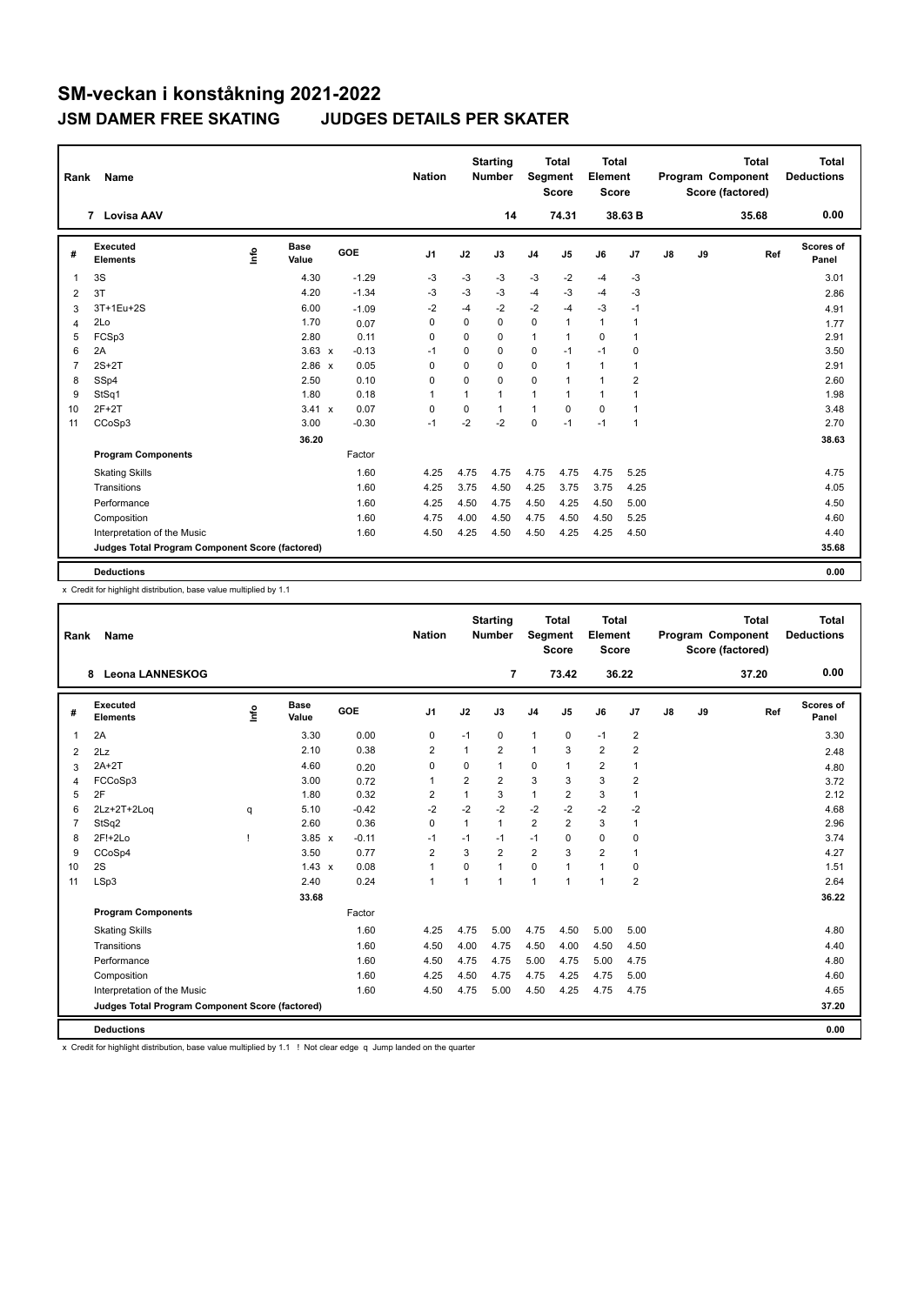| Rank           | Name                                            |         |                      |         | <b>Nation</b>  |             | <b>Starting</b><br><b>Number</b> | Segment        | Total<br><b>Score</b> | <b>Total</b><br>Element<br><b>Score</b> |                |    |    | <b>Total</b><br>Program Component<br>Score (factored) | Total<br><b>Deductions</b> |
|----------------|-------------------------------------------------|---------|----------------------|---------|----------------|-------------|----------------------------------|----------------|-----------------------|-----------------------------------------|----------------|----|----|-------------------------------------------------------|----------------------------|
|                | <b>Natalia JANSSON</b><br>9                     |         |                      |         |                |             | 13                               |                | 71.64                 |                                         | 37.92 B        |    |    | 34.72                                                 | $-1.00$                    |
| #              | Executed<br><b>Elements</b>                     | Info    | <b>Base</b><br>Value | GOE     | J <sub>1</sub> | J2          | J3                               | J <sub>4</sub> | J5                    | J6                                      | J7             | J8 | J9 | Ref                                                   | Scores of<br>Panel         |
| 1              | $3T+2T$                                         |         | 5.50                 | $-1.18$ | -3             | $-4$        | -3                               | $-2$           | $-3$                  | $-3$                                    | $-1$           |    |    |                                                       | 4.32                       |
| 2              | 3T<                                             | $\prec$ | 3.36                 | $-1.68$ | -5             | $-5$        | $-5$                             | $-5$           | $-5$                  | $-5$                                    | $-5$           |    |    |                                                       | 1.68                       |
| 3              | $2A+2T$                                         |         | 4.60                 | $-0.26$ | $-1$           | $-1$        | $-1$                             | 0              | $-1$                  | $-1$                                    | $\overline{1}$ |    |    |                                                       | 4.34                       |
| 4              | CCoSp3                                          |         | 3.00                 | 0.18    | 0              | $\Omega$    | $\Omega$                         | $\mathbf{1}$   | 1                     | $\mathbf{1}$                            | 1              |    |    |                                                       | 3.18                       |
| 5              | 2F                                              |         | 1.80                 | 0.18    | 1              | 0           | $\Omega$                         | 1              | 2                     | $\overline{2}$                          | $\overline{1}$ |    |    |                                                       | 1.98                       |
| 6              | 2A+1Eu+2F                                       |         | $6.16 \times$        | $-0.20$ | $-2$           | $\mathbf 0$ | $-1$                             | 0              | $-1$                  | $-1$                                    | 0              |    |    |                                                       | 5.96                       |
| $\overline{7}$ | FCCoSp4                                         |         | 3.50                 | 0.35    | $\mathbf{1}$   | 1           | 0                                | $\overline{2}$ | 1                     | $\mathbf{1}$                            | $\overline{1}$ |    |    |                                                       | 3.85                       |
| 8              | 2Lzq                                            | q       | 2.31<br>$\mathsf{x}$ | $-0.42$ | $-2$           | $-2$        | $-2$                             | $-1$           | $-2$                  | $-2$                                    | $-2$           |    |    |                                                       | 1.89                       |
| 9              | 2Lz                                             |         | 2.31 x               | 0.00    | 1              | $\Omega$    | $\Omega$                         | $\mathbf 0$    | $-1$                  | $\Omega$                                | 0              |    |    |                                                       | 2.31                       |
| 10             | StSq3                                           |         | 3.30                 | $-0.13$ | 0              | 0           | $-2$                             | 1              | $-2$                  | $\mathbf 0$                             | 0              |    |    |                                                       | 3.17                       |
| 11             | LSp4                                            |         | 2.70                 | 0.54    | $\overline{2}$ | 1           | $\mathbf{1}$                     | 3              | 3                     | $\overline{2}$                          | $\overline{2}$ |    |    |                                                       | 3.24                       |
|                |                                                 |         | 38.54                |         |                |             |                                  |                |                       |                                         |                |    |    |                                                       | 37.92                      |
|                | <b>Program Components</b>                       |         |                      | Factor  |                |             |                                  |                |                       |                                         |                |    |    |                                                       |                            |
|                | <b>Skating Skills</b>                           |         |                      | 1.60    | 4.50           | 4.50        | 4.00                             | 4.25           | 4.25                  | 4.50                                    | 5.00           |    |    |                                                       | 4.40                       |
|                | Transitions                                     |         |                      | 1.60    | 4.00           | 4.50        | 3.75                             | 4.25           | 3.50                  | 4.50                                    | 4.50           |    |    |                                                       | 4.20                       |
|                | Performance                                     |         |                      | 1.60    | 4.50           | 4.50        | 3.75                             | 4.75           | 4.00                  | 5.00                                    | 4.75           |    |    |                                                       | 4.50                       |
|                | Composition                                     |         |                      | 1.60    | 4.50           | 4.25        | 4.00                             | 4.50           | 4.00                  | 4.75                                    | 4.75           |    |    |                                                       | 4.40                       |
|                | Interpretation of the Music                     |         |                      | 1.60    | 4.25           | 4.00        | 4.00                             | 4.25           | 3.50                  | 4.75                                    | 4.50           |    |    |                                                       | 4.20                       |
|                | Judges Total Program Component Score (factored) |         |                      |         |                |             |                                  |                |                       |                                         |                |    |    |                                                       | 34.72                      |
|                | <b>Deductions</b>                               |         | Falls:               | $-1.00$ |                |             |                                  |                |                       |                                         |                |    |    |                                                       | $-1.00$                    |

< Under-rotated jump x Credit for highlight distribution, base value multiplied by 1.1 q Jump landed on the quarter

| Rank           | Name                                            |    |                      |        | <b>Nation</b>  |              | <b>Starting</b><br>Number |                | <b>Total</b><br>Segment<br><b>Score</b> | Total<br>Element<br><b>Score</b> |                |               |    | <b>Total</b><br>Program Component<br>Score (factored) | Total<br><b>Deductions</b> |
|----------------|-------------------------------------------------|----|----------------------|--------|----------------|--------------|---------------------------|----------------|-----------------------------------------|----------------------------------|----------------|---------------|----|-------------------------------------------------------|----------------------------|
|                | <b>Mia MALIN</b><br>10                          |    |                      |        |                |              | 6                         |                | 67.17                                   |                                  | 31.97          |               |    | 35.20                                                 | 0.00                       |
| #              | <b>Executed</b><br><b>Elements</b>              | ۴٥ | <b>Base</b><br>Value | GOE    | J <sub>1</sub> | J2           | J3                        | J <sub>4</sub> | J <sub>5</sub>                          | J6                               | J <sub>7</sub> | $\mathsf{J}8$ | J9 | Ref                                                   | Scores of<br>Panel         |
| 1              | 2Lz+2T+2Lo                                      |    | 5.10                 | 0.21   | $\mathbf 0$    | $\mathbf 0$  | $\overline{2}$            | $\mathbf{1}$   | $\overline{2}$                          | $\mathbf{1}$                     | $\overline{1}$ |               |    |                                                       | 5.31                       |
| $\overline{2}$ | $2F+2Lo$                                        |    | 3.50                 | 0.18   | 1              | $\mathbf{1}$ | $\mathbf{1}$              | $\overline{2}$ | $\mathbf{1}$                            | $\mathbf{1}$                     | $\mathbf 0$    |               |    |                                                       | 3.68                       |
| 3              | 1A                                              |    | 1.10                 | 0.11   | $\overline{1}$ | 0            | $\mathbf{1}$              | $\mathbf{1}$   | $\overline{2}$                          | $\overline{2}$                   | 0              |               |    |                                                       | 1.21                       |
| 4              | 2Lz                                             |    | 2.10                 | 0.29   | $\overline{2}$ | 1            | $\mathbf{1}$              | 1              | $\overline{2}$                          | 3                                | $\overline{1}$ |               |    |                                                       | 2.39                       |
| 5              | 2S                                              |    | 1.30                 | 0.05   | 1              | $\mathbf 0$  | $\mathbf 0$               | $\mathbf{1}$   | $\mathbf 0$                             | $\mathbf{1}$                     | $\mathbf 0$    |               |    |                                                       | 1.35                       |
| 6              | CCoSp4                                          |    | 3.50                 | 0.35   | 1              | $\Omega$     | $\mathbf{1}$              | $\overline{2}$ | $\mathbf{1}$                            | $\overline{2}$                   | $-1$           |               |    |                                                       | 3.85                       |
| $\overline{7}$ | $2S+2T$                                         |    | 2.86 x               | 0.00   | 0              | $\mathbf 0$  | 0                         | $\mathbf 0$    | $\mathbf{1}$                            | 0                                | 0              |               |    |                                                       | 2.86                       |
| 8              | 2F                                              |    | $1.98 \times$        | 0.22   | 1              | 1            | $\Omega$                  | $\mathbf{1}$   | $\overline{2}$                          | $\overline{2}$                   | $\mathbf{1}$   |               |    |                                                       | 2.20                       |
| 9              | StSq2                                           |    | 2.60                 | 0.26   | 1              | $\Omega$     | $\mathbf{1}$              | 1              | 1                                       | $\overline{2}$                   | $\overline{1}$ |               |    |                                                       | 2.86                       |
| 10             | FCSSp3                                          |    | 2.60                 | 0.31   | 1              | $\mathbf 0$  | $\mathbf{1}$              | $\mathbf{1}$   | $\overline{2}$                          | $\overline{2}$                   | $\overline{1}$ |               |    |                                                       | 2.91                       |
| 11             | LSp4                                            |    | 2.70                 | 0.65   | $\overline{2}$ | 2            | 3                         | 3              | 3                                       | $\overline{2}$                   | $\overline{2}$ |               |    |                                                       | 3.35                       |
|                |                                                 |    | 29.34                |        |                |              |                           |                |                                         |                                  |                |               |    |                                                       | 31.97                      |
|                | <b>Program Components</b>                       |    |                      | Factor |                |              |                           |                |                                         |                                  |                |               |    |                                                       |                            |
|                | <b>Skating Skills</b>                           |    |                      | 1.60   | 4.75           | 4.50         | 5.00                      | 4.50           | 4.50                                    | 4.75                             | 4.25           |               |    |                                                       | 4.60                       |
|                | Transitions                                     |    |                      | 1.60   | 4.50           | 4.00         | 4.50                      | 4.50           | 4.25                                    | 4.50                             | 3.50           |               |    |                                                       | 4.35                       |
|                | Performance                                     |    |                      | 1.60   | 4.25           | 4.50         | 4.75                      | 4.75           | 4.00                                    | 4.75                             | 4.00           |               |    |                                                       | 4.45                       |
|                | Composition                                     |    |                      | 1.60   | 4.50           | 4.25         | 4.75                      | 4.75           | 3.75                                    | 4.50                             | 4.00           |               |    |                                                       | 4.40                       |
|                | Interpretation of the Music                     |    |                      | 1.60   | 4.00           | 4.25         | 4.75                      | 4.50           | 3.50                                    | 4.50                             | 3.75           |               |    |                                                       | 4.20                       |
|                | Judges Total Program Component Score (factored) |    |                      |        |                |              |                           |                |                                         |                                  |                |               |    |                                                       | 35.20                      |
|                | <b>Deductions</b>                               |    |                      |        |                |              |                           |                |                                         |                                  |                |               |    |                                                       | 0.00                       |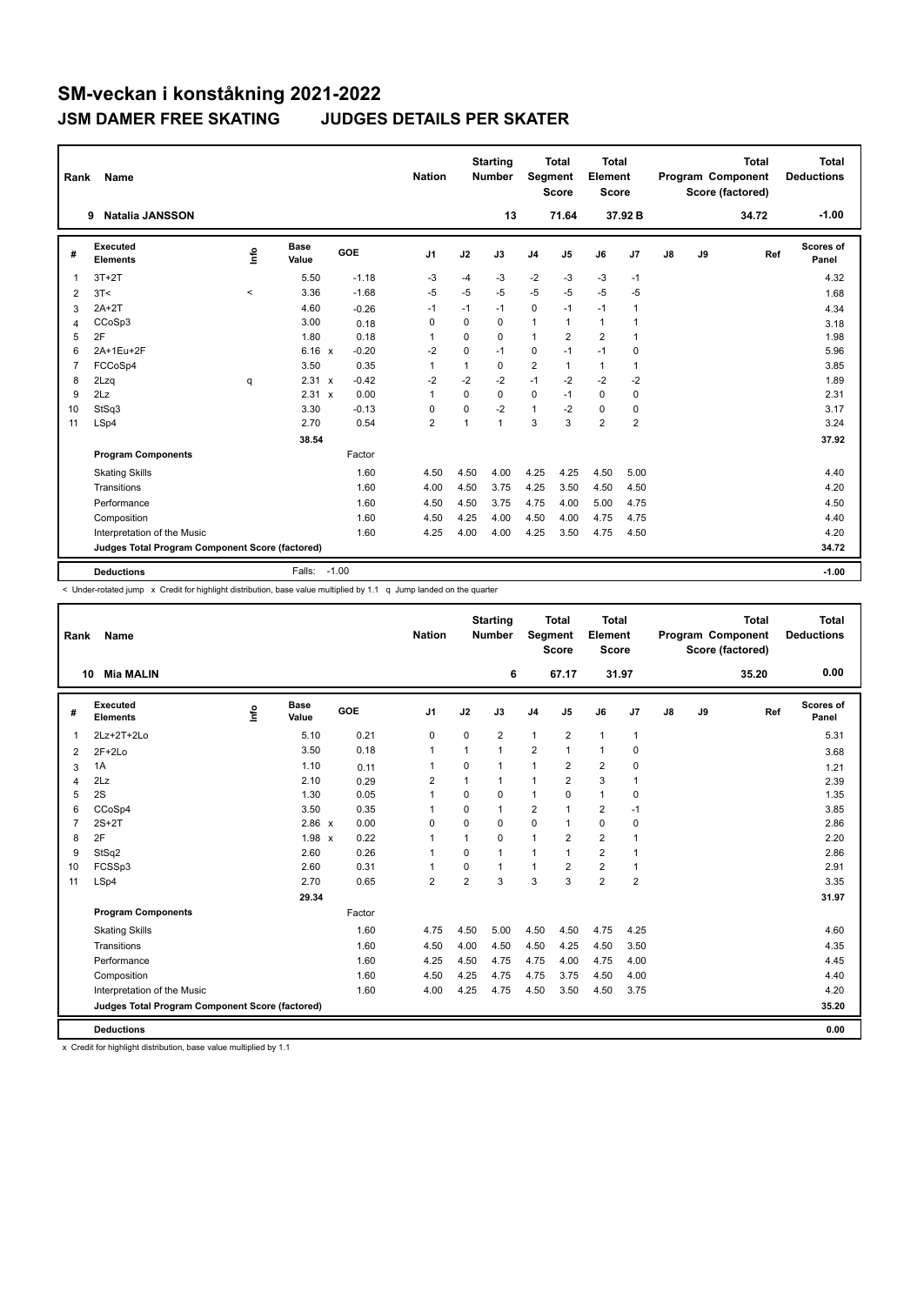| Rank           | Name                                            |      |                      |                                      | <b>Nation</b>  |                | <b>Starting</b><br><b>Number</b> | Segment        | <b>Total</b><br><b>Score</b> | <b>Total</b><br>Element<br><b>Score</b> |                |    |    | <b>Total</b><br>Program Component<br>Score (factored) | <b>Total</b><br><b>Deductions</b> |
|----------------|-------------------------------------------------|------|----------------------|--------------------------------------|----------------|----------------|----------------------------------|----------------|------------------------------|-----------------------------------------|----------------|----|----|-------------------------------------------------------|-----------------------------------|
|                | <b>Nicole NORIN</b><br>11                       |      |                      |                                      |                |                | 9                                |                | 66.78                        |                                         | 31.42          |    |    | 35.36                                                 | 0.00                              |
| #              | <b>Executed</b><br><b>Elements</b>              | lnfo | <b>Base</b><br>Value | GOE                                  | J <sub>1</sub> | J2             | J3                               | J <sub>4</sub> | J <sub>5</sub>               | J6                                      | J <sub>7</sub> | J8 | J9 | Ref                                                   | Scores of<br>Panel                |
| 1              | $2A+2T$                                         |      | 4.60                 | $-0.73$                              | $-2$           | $-2$           | $-2$                             | $-2$           | $-3$                         | $-3$                                    | $-2$           |    |    |                                                       | 3.87                              |
| 2              | 2S                                              |      | 1.30                 | 0.05                                 | 0              | 0              | 0                                | 1              | $\mathbf{1}$                 | $\mathbf{1}$                            | 0              |    |    |                                                       | 1.35                              |
| 3              | 2Lo+1Eu+2F                                      |      | 4.00                 | $-0.04$                              | 0              | 0              | $-1$                             | 0              | $-1$                         | 0                                       | $\mathbf{1}$   |    |    |                                                       | 3.96                              |
| 4              | $2Lz!+2Lo$                                      |      | 3.80                 | $-0.38$                              | $-2$           | $-2$           | $-2$                             | $-2$           | $-2$                         | $-1$                                    | $\mathbf 0$    |    |    |                                                       | 3.42                              |
| 5              | CCoSp4                                          |      | 3.50                 | 0.28                                 | $\mathbf{1}$   | $\Omega$       | $\Omega$                         | 1              | $\mathbf{1}$                 | $\mathbf{1}$                            | $\mathbf{1}$   |    |    |                                                       | 3.78                              |
| 6              | 1A                                              |      | 1.21                 | $-0.24$<br>$\boldsymbol{\mathsf{x}}$ | $-1$           | $-2$           | $-2$                             | $-2$           | $-3$                         | $-2$                                    | $-3$           |    |    |                                                       | 0.97                              |
| $\overline{7}$ | 2F                                              |      | $1.98 \times$        | 0.14                                 | $\overline{2}$ | $\Omega$       | 1                                | 0              | $\mathbf{1}$                 | $\mathbf{1}$                            | $\mathbf{1}$   |    |    |                                                       | 2.12                              |
| 8              | 2Lz                                             |      | $2.31 \times$        | $-0.08$                              | $\Omega$       | $\mathbf 0$    | $\mathbf 0$                      | $\mathbf 0$    | $-1$                         | $-1$                                    | $-1$           |    |    |                                                       | 2.23                              |
| 9              | FCCoSp4                                         |      | 3.50                 | 0.14                                 | $\Omega$       | $\Omega$       | $-1$                             | 1              | $-1$                         | $\overline{2}$                          | $\overline{2}$ |    |    |                                                       | 3.64                              |
| 10             | StSq3                                           |      | 3.30                 | 0.26                                 | 1              | $\Omega$       | 0                                | 1              | $-2$                         | $\overline{2}$                          | $\overline{2}$ |    |    |                                                       | 3.56                              |
| 11             | SSp3                                            |      | 2.10                 | 0.42                                 | $\overline{2}$ | $\overline{2}$ | $\overline{2}$                   | $\overline{2}$ | $\overline{2}$               | 3                                       | $\overline{2}$ |    |    |                                                       | 2.52                              |
|                |                                                 |      | 31.60                |                                      |                |                |                                  |                |                              |                                         |                |    |    |                                                       | 31.42                             |
|                | <b>Program Components</b>                       |      |                      | Factor                               |                |                |                                  |                |                              |                                         |                |    |    |                                                       |                                   |
|                | <b>Skating Skills</b>                           |      |                      | 1.60                                 | 4.50           | 4.50           | 4.25                             | 4.50           | 4.25                         | 5.00                                    | 4.75           |    |    |                                                       | 4.50                              |
|                | Transitions                                     |      |                      | 1.60                                 | 4.50           | 4.25           | 4.00                             | 4.25           | 4.00                         | 4.75                                    | 4.50           |    |    |                                                       | 4.30                              |
|                | Performance                                     |      |                      | 1.60                                 | 4.50           | 4.50           | 4.00                             | 4.50           | 4.00                         | 4.50                                    | 4.75           |    |    |                                                       | 4.40                              |
|                | Composition                                     |      |                      | 1.60                                 | 4.75           | 4.25           | 4.50                             | 4.50           | 4.00                         | 5.00                                    | 4.75           |    |    |                                                       | 4.55                              |
|                | Interpretation of the Music                     |      |                      | 1.60                                 | 4.25           | 4.50           | 4.25                             | 4.25           | 3.75                         | 5.25                                    | 4.50           |    |    |                                                       | 4.35                              |
|                | Judges Total Program Component Score (factored) |      |                      |                                      |                |                |                                  |                |                              |                                         |                |    |    |                                                       | 35.36                             |
|                | <b>Deductions</b>                               |      |                      |                                      |                |                |                                  |                |                              |                                         |                |    |    |                                                       | 0.00                              |

x Credit for highlight distribution, base value multiplied by 1.1 ! Not clear edge

| Rank           | <b>Name</b>                                     |      |                      |         | <b>Nation</b>  |                | <b>Starting</b><br><b>Number</b> | Segment        | Total<br><b>Score</b> | Total<br>Element<br><b>Score</b> |              |    |    | <b>Total</b><br>Program Component<br>Score (factored) | <b>Total</b><br><b>Deductions</b> |
|----------------|-------------------------------------------------|------|----------------------|---------|----------------|----------------|----------------------------------|----------------|-----------------------|----------------------------------|--------------|----|----|-------------------------------------------------------|-----------------------------------|
|                | Elsa IDSTRÖM<br>12 <sup>2</sup>                 |      |                      |         |                |                | 5                                |                | 65.95                 |                                  | 33.95 B      |    |    | 32.00                                                 | 0.00                              |
| #              | Executed<br><b>Elements</b>                     | info | <b>Base</b><br>Value | GOE     | J <sub>1</sub> | J2             | J3                               | J <sub>4</sub> | J5                    | J6                               | J7           | J8 | J9 | Ref                                                   | Scores of<br>Panel                |
| 1              | 2A                                              |      | 3.30                 | $-0.33$ | $-1$           | $-1$           | $-1$                             | 0              | $-1$                  | $-1$                             | $-1$         |    |    |                                                       | 2.97                              |
| 2              | 3S                                              |      | 4.30                 | $-1.46$ | $-4$           | $-3$           | $-4$                             | $-4$           | $-3$                  | -3                               | $-3$         |    |    |                                                       | 2.84                              |
| 3              | $2Lz + 2Lo$                                     |      | 3.80                 | 0.25    | $\mathbf 0$    | $\mathbf{1}$   | $\mathbf{1}$                     | $\mathbf{1}$   | $\overline{2}$        | $\overline{2}$                   | $\mathbf{1}$ |    |    |                                                       | 4.05                              |
| 4              | FCSp2                                           |      | 2.30                 | $-0.05$ | $-1$           | $-1$           | $-1$                             | 0              | 1                     | 0                                | 1            |    |    |                                                       | 2.25                              |
| 5              | 2A                                              |      | 3.30                 | $-1.06$ | $-3$           | $-3$           | $-3$                             | $-4$           | $-4$                  | $-3$                             | -3           |    |    |                                                       | 2.24                              |
| 6              | 2F+2T+2T                                        |      | 4.40                 | $-0.18$ | $-2$           | $-1$           | 0                                | $-2$           | $-1$                  | $-1$                             | 0            |    |    |                                                       | 4.22                              |
| $\overline{7}$ | LSp1                                            |      | 1.50                 | $-0.06$ | $-1$           | $-1$           | 0                                | 0              | $-2$                  | 0                                | 0            |    |    |                                                       | 1.44                              |
| 8              | 2Lz                                             |      | 2.31 x               | $-0.59$ | -3             | $-2$           | -3                               | $-4$           | $-5$                  | $-2$                             | $-2$         |    |    |                                                       | 1.72                              |
| 9              | StSq2                                           |      | 2.60                 | 0.00    | 1              | $\Omega$       | $-1$                             | 0              | $-2$                  | $\mathbf{1}$                     | 0            |    |    |                                                       | 2.60                              |
| 10             | $2F+2Lo$                                        |      | $3.85 \times$        | $-0.29$ | $-1$           | $-1$           | $-2$                             | $-2$           | $-3$                  | $-1$                             | $-2$         |    |    |                                                       | 3.56                              |
| 11             | CCoSp4                                          |      | 3.50                 | 0.56    | 1              | $\overline{1}$ | $\overline{2}$                   | $\overline{2}$ | $\overline{2}$        | $\overline{2}$                   | $\mathbf{1}$ |    |    |                                                       | 4.06                              |
|                |                                                 |      | 35.16                |         |                |                |                                  |                |                       |                                  |              |    |    |                                                       | 33.95                             |
|                | <b>Program Components</b>                       |      |                      | Factor  |                |                |                                  |                |                       |                                  |              |    |    |                                                       |                                   |
|                | <b>Skating Skills</b>                           |      |                      | 1.60    | 4.50           | 4.00           | 4.25                             | 4.00           | 3.75                  | 4.75                             | 3.75         |    |    |                                                       | 4.10                              |
|                | Transitions                                     |      |                      | 1.60    | 4.25           | 4.00           | 3.75                             | 3.50           | 3.50                  | 4.25                             | 3.50         |    |    |                                                       | 3.80                              |
|                | Performance                                     |      |                      | 1.60    | 4.00           | 3.75           | 3.75                             | 4.25           | 3.50                  | 4.50                             | 3.75         |    |    |                                                       | 3.90                              |
|                | Composition                                     |      |                      | 1.60    | 4.50           | 4.25           | 4.50                             | 4.00           | 4.00                  | 4.50                             | 4.00         |    |    |                                                       | 4.25                              |
|                | Interpretation of the Music                     |      |                      | 1.60    | 4.00           | 4.25           | 4.00                             | 3.50           | 4.00                  | 4.25                             | 3.50         |    |    |                                                       | 3.95                              |
|                | Judges Total Program Component Score (factored) |      |                      |         |                |                |                                  |                |                       |                                  |              |    |    |                                                       | 32.00                             |
|                | <b>Deductions</b>                               |      |                      |         |                |                |                                  |                |                       |                                  |              |    |    |                                                       | 0.00                              |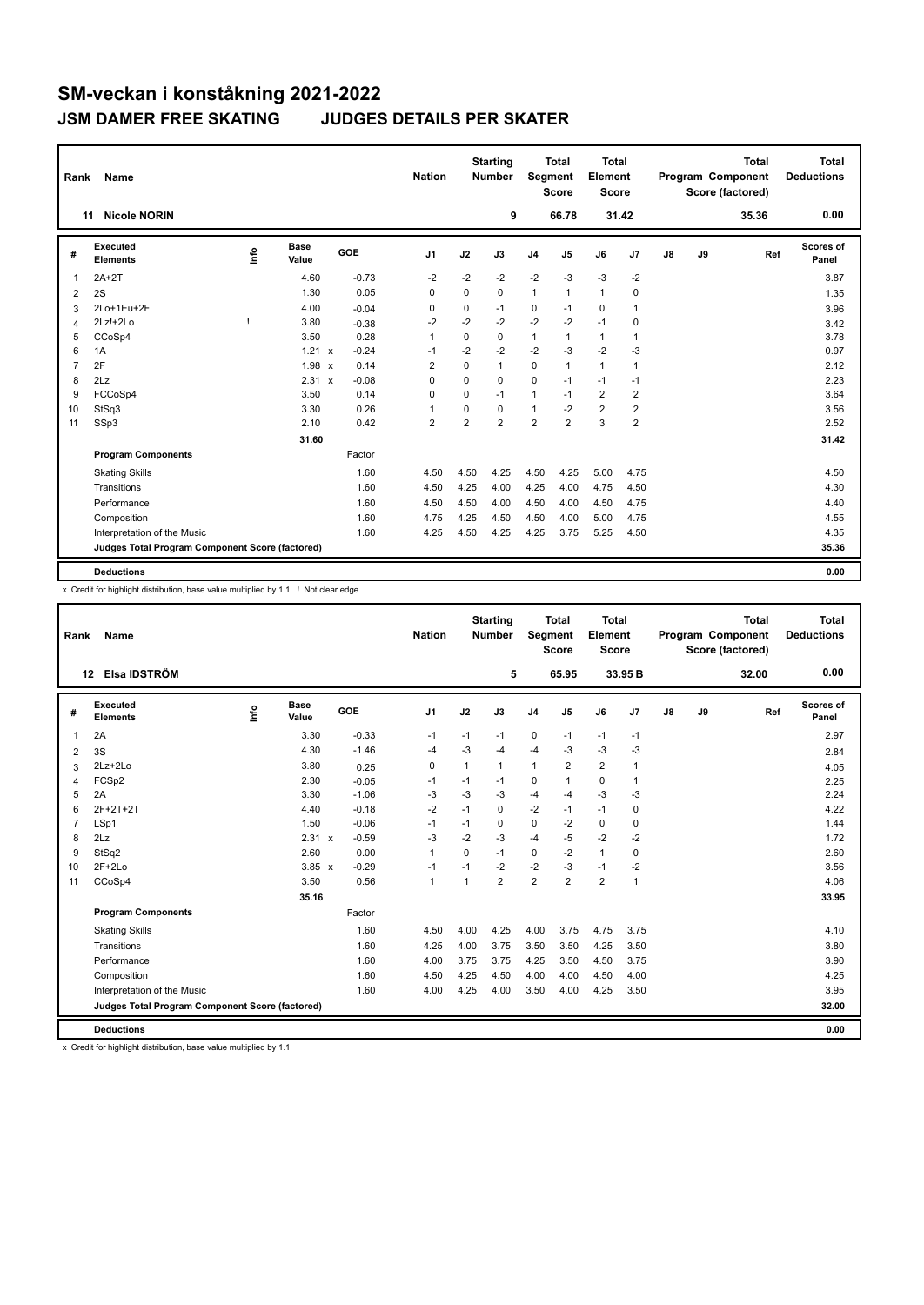| Rank           | Name                                            |      |                      |         | <b>Nation</b>  |              | <b>Starting</b><br><b>Number</b> | Segment        | <b>Total</b><br><b>Score</b> | Total<br>Element<br>Score |                         |               |    | <b>Total</b><br>Program Component<br>Score (factored) | Total<br><b>Deductions</b> |
|----------------|-------------------------------------------------|------|----------------------|---------|----------------|--------------|----------------------------------|----------------|------------------------------|---------------------------|-------------------------|---------------|----|-------------------------------------------------------|----------------------------|
|                | <b>Thyra SPITZENBERGER</b><br>13                |      |                      |         |                |              | 11                               |                | 63.43                        |                           | 29.59 B                 |               |    | 35.84                                                 | $-2.00$                    |
| #              | Executed<br><b>Elements</b>                     | ١rfo | <b>Base</b><br>Value | GOE     | J <sub>1</sub> | J2           | J3                               | J <sub>4</sub> | J5                           | J6                        | J7                      | $\mathsf{J}8$ | J9 | Ref                                                   | Scores of<br>Panel         |
| 1              | $2A+2T$                                         |      | 4.60                 | 0.13    | 0              | 0            | 0                                | 0              | $\mathbf{1}$                 | $\overline{2}$            | $\overline{1}$          |               |    |                                                       | 4.73                       |
| $\overline{2}$ | 2A                                              |      | 3.30                 | 0.07    | $\Omega$       | 1            | 0                                | 0              | $\Omega$                     | $\Omega$                  | 1                       |               |    |                                                       | 3.37                       |
| 3              | 3T                                              |      | 4.20                 | $-2.10$ | $-5$           | $-5$         | $-5$                             | $-5$           | $-5$                         | $-5$                      | $-5$                    |               |    |                                                       | 2.10                       |
| 4              | FSSp4                                           |      | 3.00                 | 0.60    | $\overline{2}$ | $\mathbf{1}$ | $\overline{2}$                   | $\overline{2}$ | $\overline{2}$               | 3                         | $\overline{\mathbf{c}}$ |               |    |                                                       | 3.60                       |
| 5              | StSq2                                           |      | 2.60                 | 0.31    | $\overline{1}$ | $\mathbf{1}$ | $\mathbf{1}$                     | 2              | $\mathbf{1}$                 | $\overline{2}$            | 1                       |               |    |                                                       | 2.91                       |
| 6              | 2Lo                                             |      | 1.70                 | 0.17    | 1              | 1            | 0                                | $\mathbf{1}$   | 1                            | $\overline{2}$            | $\mathbf{1}$            |               |    |                                                       | 1.87                       |
| 7              | 2F                                              |      | $1.98 \times$        | $-0.90$ | $-5$           | $-5$         | $-5$                             | $-5$           | $-5$                         | $-5$                      | $-4$                    |               |    |                                                       | 1.08                       |
| 8              | $2F+2T$                                         |      | $3.41 \times$        | $-0.25$ | $-2$           | $-1$         | $-1$                             | $-1$           | $-3$                         | $-2$                      | $-1$                    |               |    |                                                       | 3.16                       |
| 9              | FCCoSp2                                         |      | 2.50                 | $-0.35$ | $-3$           | $-1$         | $-1$                             | $-2$           | $-2$                         | $-1$                      | 0                       |               |    |                                                       | 2.15                       |
| 10             | 2Lze                                            | e    | $1.85 \times$        | $-0.84$ | $-5$           | $-5$         | $-5$                             | $-5$           | $-5$                         | $-5$                      | $-5$                    |               |    |                                                       | 1.01                       |
| 11             | CCoSp2V                                         |      | 1.88                 | $-0.27$ | $-2$           | $-2$         | $-1$                             | $-1$           | $-2$                         | $-1$                      | $\overline{1}$          |               |    |                                                       | 1.61                       |
|                |                                                 |      | 31.02                |         |                |              |                                  |                |                              |                           |                         |               |    |                                                       | 29.59                      |
|                | <b>Program Components</b>                       |      |                      | Factor  |                |              |                                  |                |                              |                           |                         |               |    |                                                       |                            |
|                | <b>Skating Skills</b>                           |      |                      | 1.60    | 4.50           | 4.25         | 4.25                             | 4.25           | 4.50                         | 4.75                      | 4.75                    |               |    |                                                       | 4.45                       |
|                | Transitions                                     |      |                      | 1.60    | 4.25           | 4.25         | 4.50                             | 4.50           | 4.25                         | 4.50                      | 4.50                    |               |    |                                                       | 4.40                       |
|                | Performance                                     |      |                      | 1.60    | 4.25           | 4.25         | 4.50                             | 4.50           | 4.00                         | 4.25                      | 4.75                    |               |    |                                                       | 4.35                       |
|                | Composition                                     |      |                      | 1.60    | 4.50           | 4.50         | 4.75                             | 4.75           | 4.25                         | 5.00                      | 5.00                    |               |    |                                                       | 4.70                       |
|                | Interpretation of the Music                     |      |                      | 1.60    | 4.75           | 4.50         | 4.50                             | 4.50           | 4.00                         | 4.50                      | 4.50                    |               |    |                                                       | 4.50                       |
|                | Judges Total Program Component Score (factored) |      |                      |         |                |              |                                  |                |                              |                           |                         |               |    |                                                       | 35.84                      |
|                | <b>Deductions</b>                               |      | Falls:               | $-2.00$ |                |              |                                  |                |                              |                           |                         |               |    |                                                       | $-2.00$                    |

x Credit for highlight distribution, base value multiplied by 1.1 e Wrong edge

| Rank           | Name                                            |      |               |            | <b>Nation</b>  |             | <b>Starting</b><br><b>Number</b> | Segment        | <b>Total</b><br><b>Score</b> | <b>Total</b><br>Element<br><b>Score</b> |                |    |    | <b>Total</b><br>Program Component<br>Score (factored) | <b>Total</b><br><b>Deductions</b> |
|----------------|-------------------------------------------------|------|---------------|------------|----------------|-------------|----------------------------------|----------------|------------------------------|-----------------------------------------|----------------|----|----|-------------------------------------------------------|-----------------------------------|
|                | 14 Angelica HAGSTRÖM                            |      |               |            |                |             | $\mathbf{2}$                     |                | 62.76                        |                                         | 30.08          |    |    | 33.68                                                 | $-1.00$                           |
| #              | Executed<br><b>Elements</b>                     | ١rfo | Base<br>Value | <b>GOE</b> | J <sub>1</sub> | J2          | J3                               | J <sub>4</sub> | J5                           | J6                                      | J <sub>7</sub> | J8 | J9 | Ref                                                   | Scores of<br>Panel                |
| 1              | $2F+2T$                                         |      | 3.10          | 0.07       | 0              | $\Omega$    | $\mathbf{1}$                     | $\mathbf 0$    | $\mathbf{1}$                 | $\mathbf 0$                             | $\mathbf{1}$   |    |    |                                                       | 3.17                              |
| $\overline{2}$ | 2Lz+1Eu+2S                                      |      | 3.90          | 0.17       | $\mathbf 0$    | $\mathbf 0$ | $\mathbf{1}$                     | $\mathbf{1}$   | $\mathbf{1}$                 | $\mathbf{1}$                            | -1             |    |    |                                                       | 4.07                              |
| 3              | CCoSp4                                          |      | 3.50          | 0.35       | 1              | $\Omega$    | $\mathbf{1}$                     | 1              | 2                            | $\mathbf{1}$                            | 1              |    |    |                                                       | 3.85                              |
| 4              | 2Lo                                             |      | 1.70          | $-0.10$    | -1             | $\mathbf 0$ | $-1$                             | 0              | $-1$                         | $-1$                                    | $\overline{1}$ |    |    |                                                       | 1.60                              |
| 5              | $2F+2T$                                         |      | 3.10          | $-0.50$    | -3             | $-3$        | $-2$                             | $-2$           | $-3$                         | $-3$                                    | -3             |    |    |                                                       | 2.60                              |
| 6              | StSq3                                           |      | 3.30          | 0.40       | 1              | $\Omega$    | $\overline{2}$                   | $\overline{2}$ | 1                            | $\mathbf{1}$                            | $\overline{1}$ |    |    |                                                       | 3.70                              |
| $\overline{7}$ | 2S                                              |      | $1.43 \times$ | 0.10       | -1             | $\Omega$    | $\mathbf{1}$                     | $\Omega$       | 1                            | $\overline{2}$                          | 1              |    |    |                                                       | 1.53                              |
| 8              | 2Lz                                             |      | 2.31 x        | $-1.05$    | $-5$           | $-5$        | $-5$                             | $-5$           | $-5$                         | $-5$                                    | $-5$           |    |    |                                                       | 1.26                              |
| 9              | FCCoSp4                                         |      | 3.50          | 0.42       | 1              | $\Omega$    | $\mathbf{1}$                     | $\overline{2}$ | 1                            | $\overline{2}$                          | $\overline{1}$ |    |    |                                                       | 3.92                              |
| 10             | 1A                                              |      | 1.21 x        | 0.04       | 0              | 0           | $\Omega$                         | $\mathbf{1}$   | 1                            | $\mathbf{1}$                            | 0              |    |    |                                                       | 1.25                              |
| 11             | LSp4                                            |      | 2.70          | 0.43       | $\overline{2}$ | 1           | $\overline{2}$                   | $\overline{2}$ | $\overline{2}$               | $\mathbf{1}$                            | $\overline{1}$ |    |    |                                                       | 3.13                              |
|                |                                                 |      | 29.75         |            |                |             |                                  |                |                              |                                         |                |    |    |                                                       | 30.08                             |
|                | <b>Program Components</b>                       |      |               | Factor     |                |             |                                  |                |                              |                                         |                |    |    |                                                       |                                   |
|                | <b>Skating Skills</b>                           |      |               | 1.60       | 4.25           | 3.75        | 4.50                             | 4.75           | 4.00                         | 4.00                                    | 4.25           |    |    |                                                       | 4.20                              |
|                | Transitions                                     |      |               | 1.60       | 4.25           | 3.50        | 4.50                             | 4.75           | 3.75                         | 3.75                                    | 4.00           |    |    |                                                       | 4.05                              |
|                | Performance                                     |      |               | 1.60       | 4.50           | 4.00        | 4.50                             | 4.50           | 4.00                         | 3.75                                    | 4.25           |    |    |                                                       | 4.25                              |
|                | Composition                                     |      |               | 1.60       | 4.50           | 4.00        | 4.75                             | 4.75           | 4.00                         | 4.25                                    | 4.50           |    |    |                                                       | 4.40                              |
|                | Interpretation of the Music                     |      |               | 1.60       | 4.25           | 4.00        | 4.50                             | 4.50           | 3.75                         | 4.00                                    | 4.00           |    |    |                                                       | 4.15                              |
|                | Judges Total Program Component Score (factored) |      |               |            |                |             |                                  |                |                              |                                         |                |    |    |                                                       | 33.68                             |
|                | <b>Deductions</b>                               |      | Falls: -1.00  |            |                |             |                                  |                |                              |                                         |                |    |    |                                                       | $-1.00$                           |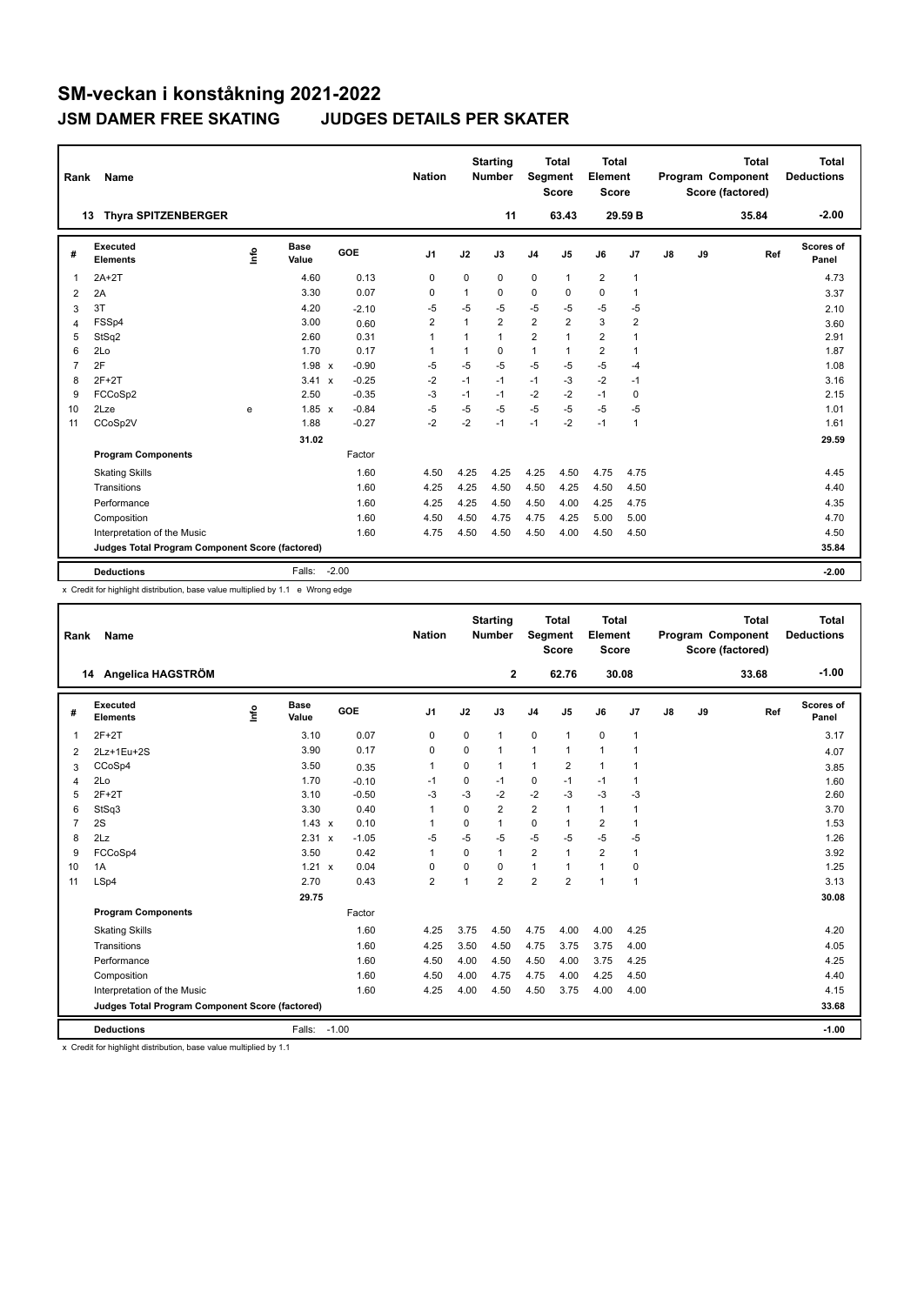| Rank           | Name                                            |      |                      |            | <b>Nation</b>  |          | <b>Starting</b><br><b>Number</b> | Segment        | <b>Total</b><br><b>Score</b> | <b>Total</b><br>Element<br><b>Score</b> |                |               |    | Total<br>Program Component<br>Score (factored) | Total<br><b>Deductions</b> |
|----------------|-------------------------------------------------|------|----------------------|------------|----------------|----------|----------------------------------|----------------|------------------------------|-----------------------------------------|----------------|---------------|----|------------------------------------------------|----------------------------|
|                | Julia JONSSON-SHIMADA<br>15                     |      |                      |            |                |          | 4                                |                | 60.03                        | 29.27                                   |                |               |    | 31.76                                          | $-1.00$                    |
| #              | Executed<br><b>Elements</b>                     | info | <b>Base</b><br>Value | <b>GOE</b> | J <sub>1</sub> | J2       | J3                               | J <sub>4</sub> | J <sub>5</sub>               | J6                                      | J <sub>7</sub> | $\mathsf{J}8$ | J9 | Ref                                            | Scores of<br>Panel         |
| $\mathbf{1}$   | 2Aq                                             | q    | 3.30                 | $-1.65$    | $-5$           | $-5$     | $-5$                             | $-5$           | $-5$                         | $-5$                                    | $-5$           |               |    |                                                | 1.65                       |
| 2              | 2Aq                                             | q    | 3.30                 | $-1.06$    | -3             | -3       | -4                               | $-2$           | $-3$                         | $-4$                                    | -3             |               |    |                                                | 2.24                       |
| 3              | FSSp4                                           |      | 3.00                 | 0.60       | 2              | 1        | 2                                | $\overline{2}$ | 2                            | $\overline{\mathbf{c}}$                 | 2              |               |    |                                                | 3.60                       |
| 4              | 2F!+2Lo+2T<<                                    | <<   | 3.90                 | $-0.90$    | $-5$           | $-5$     | $-5$                             | $-5$           | $-5$                         | $-5$                                    | $-5$           |               |    |                                                | 3.00                       |
| 5              | $2Lz + 2Lo$                                     |      | 3.80                 | 0.00       | 0              | 0        | 1                                | 0              | $-1$                         | 0                                       | $\mathbf 0$    |               |    |                                                | 3.80                       |
| 6              | 2S                                              |      | $1.43 \times$        | 0.03       | 0              | $\Omega$ | 1                                | 0              | $\Omega$                     | $\mathbf{1}$                            | 0              |               |    |                                                | 1.46                       |
| $\overline{7}$ | CCoSp4                                          |      | 3.50                 | 0.42       | $\mathbf{1}$   | 1        | 0                                | $\overline{2}$ | $\overline{2}$               | $\mathbf{1}$                            | $\mathbf{1}$   |               |    |                                                | 3.92                       |
| 8              | 2Lz!q+2Tq                                       |      | $3.74 \times$        | $-1.05$    | $-5$           | $-5$     | $-4$                             | $-5$           | $-5$                         | $-5$                                    | $-5$           |               |    |                                                | 2.69                       |
| 9              | 2F                                              |      | $1.98 \times$        | $-0.07$    | 0              | $-1$     | 0                                | $\mathbf 0$    | $-1$                         | $-2$                                    | $\mathbf 0$    |               |    |                                                | 1.91                       |
| 10             | StSq2                                           |      | 2.60                 | $-0.05$    | 0              | 0        | $-1$                             | $-1$           | 1                            | 0                                       | 0              |               |    |                                                | 2.55                       |
| 11             | LSp3                                            |      | 2.40                 | 0.05       | $\mathbf 0$    | $\Omega$ | $\mathbf{1}$                     | $\Omega$       | $\Omega$                     | $\mathbf{1}$                            | $\mathbf 0$    |               |    |                                                | 2.45                       |
|                |                                                 |      | 32.95                |            |                |          |                                  |                |                              |                                         |                |               |    |                                                | 29.27                      |
|                | <b>Program Components</b>                       |      |                      | Factor     |                |          |                                  |                |                              |                                         |                |               |    |                                                |                            |
|                | <b>Skating Skills</b>                           |      |                      | 1.60       | 3.75           | 4.00     | 4.50                             | 4.25           | 4.25                         | 4.00                                    | 4.00           |               |    |                                                | 4.10                       |
|                | Transitions                                     |      |                      | 1.60       | 3.75           | 3.75     | 4.50                             | 3.50           | 3.75                         | 3.75                                    | 3.50           |               |    |                                                | 3.70                       |
|                | Performance                                     |      |                      | 1.60       | 4.00           | 4.00     | 4.50                             | 4.00           | 4.00                         | 4.00                                    | 3.75           |               |    |                                                | 4.00                       |
|                | Composition                                     |      |                      | 1.60       | 4.25           | 4.25     | 4.75                             | 3.75           | 4.25                         | 3.75                                    | 4.00           |               |    |                                                | 4.10                       |
|                | Interpretation of the Music                     |      |                      | 1.60       | 4.00           | 4.00     | 4.50                             | 4.00           | 4.00                         | 3.75                                    | 3.50           |               |    |                                                | 3.95                       |
|                | Judges Total Program Component Score (factored) |      |                      |            |                |          |                                  |                |                              |                                         |                |               |    |                                                | 31.76                      |
|                | <b>Deductions</b>                               |      | Falls:               | $-1.00$    |                |          |                                  |                |                              |                                         |                |               |    |                                                | $-1.00$                    |

<< Downgraded jump x Credit for highlight distribution, base value multiplied by 1.1 ! Not clear edge q Jump landed on the quarter

| Rank           | Name                                            |          |                      |         | <b>Nation</b>  |             | <b>Starting</b><br><b>Number</b> | Segment        | <b>Total</b><br><b>Score</b> | <b>Total</b><br>Element<br>Score |                |    |    | <b>Total</b><br>Program Component<br>Score (factored) | <b>Total</b><br><b>Deductions</b> |
|----------------|-------------------------------------------------|----------|----------------------|---------|----------------|-------------|----------------------------------|----------------|------------------------------|----------------------------------|----------------|----|----|-------------------------------------------------------|-----------------------------------|
|                | <b>Ziri BURMAN VOSS</b><br>16                   |          |                      |         |                |             | 3                                |                | 58.92                        | 25.48                            |                |    |    | 33.44                                                 | 0.00                              |
| #              | <b>Executed</b><br><b>Elements</b>              | ١rfo     | <b>Base</b><br>Value | GOE     | J <sub>1</sub> | J2          | J3                               | J <sub>4</sub> | J <sub>5</sub>               | J6                               | J <sub>7</sub> | J8 | J9 | Ref                                                   | Scores of<br>Panel                |
| 1              | 1A                                              |          | 1.10                 | 0.13    | $\mathbf{1}$   | 0           | $\overline{2}$                   | 0              | $\overline{2}$               | $\overline{2}$                   | $\overline{1}$ |    |    |                                                       | 1.23                              |
| 2              | 2Lo                                             |          | 1.70                 | 0.27    | 2              | $\Omega$    | $\overline{2}$                   | $\mathbf{1}$   | 3                            | $\overline{2}$                   | 1              |    |    |                                                       | 1.97                              |
| 3              | 2Lo                                             |          | 1.70                 | 0.27    | $\overline{2}$ | 0           | $\overline{2}$                   | 1              | $\overline{\mathbf{c}}$      | $\overline{2}$                   | $\overline{1}$ |    |    |                                                       | 1.97                              |
| 4              | $2Lz!+1T$                                       |          | 2.50                 | $-0.38$ | $-1$           | $-3$        | $-2$                             | $-2$           | $-2$                         | $-2$                             | -1             |    |    |                                                       | 2.12                              |
| 5              | 2Fq                                             | a        | 1.80                 | $-0.32$ | $-2$           | $-2$        | $-2$                             | $-2$           | $-2$                         | $-1$                             | $-1$           |    |    |                                                       | 1.48                              |
| 6              | FSSp4                                           |          | 3.00                 | 0.24    | 1              | $\mathbf 0$ | $\Omega$                         | $\mathbf{1}$   | $\mathbf{1}$                 | $\overline{2}$                   | 1              |    |    |                                                       | 3.24                              |
| $\overline{7}$ | 2F<                                             | $\hat{}$ | 1.44                 | $-0.72$ | $-4$           | $-5$        | $-5$                             | $-5$           | $-5$                         | $-5$                             | $-5$           |    |    |                                                       | 0.72                              |
| 8              | LSp2                                            |          | 1.90                 | 0.11    | $\Omega$       | 1           | 0                                | 1              | $\overline{1}$               | $\mathbf 0$                      | $\overline{1}$ |    |    |                                                       | 2.01                              |
| 9              | StSq2                                           |          | 2.60                 | 0.10    | 0              | 0           | 0                                | $-1$           |                              | $\mathbf{1}$                     | 1              |    |    |                                                       | 2.70                              |
| 10             | 2Lz!+1Eu+2S                                     | -1       | 4.29 $\times$        | $-0.17$ | $-1$           | $-1$        | $-1$                             | $-1$           | $\overline{1}$               | $\Omega$                         | $-1$           |    |    |                                                       | 4.12                              |
| 11             | CCoSp4                                          |          | 3.50                 | 0.42    | $\overline{2}$ | $\mathbf 0$ | $\mathbf 0$                      | 1              | 1                            | $\overline{2}$                   | $\overline{2}$ |    |    |                                                       | 3.92                              |
|                |                                                 |          | 25.53                |         |                |             |                                  |                |                              |                                  |                |    |    |                                                       | 25.48                             |
|                | <b>Program Components</b>                       |          |                      | Factor  |                |             |                                  |                |                              |                                  |                |    |    |                                                       |                                   |
|                | <b>Skating Skills</b>                           |          |                      | 1.60    | 4.50           | 4.00        | 4.75                             | 4.25           | 4.50                         | 4.50                             | 4.00           |    |    |                                                       | 4.35                              |
|                | Transitions                                     |          |                      | 1.60    | 4.25           | 3.50        | 4.25                             | 3.75           | 4.25                         | 4.00                             | 3.50           |    |    |                                                       | 3.95                              |
|                | Performance                                     |          |                      | 1.60    | 4.75           | 4.00        | 4.50                             | 4.00           | 4.50                         | 4.25                             | 4.00           |    |    |                                                       | 4.25                              |
|                | Composition                                     |          |                      | 1.60    | 4.50           | 4.25        | 4.50                             | 4.25           | 4.25                         | 4.00                             | 4.25           |    |    |                                                       | 4.30                              |
|                | Interpretation of the Music                     |          |                      | 1.60    | 4.50           | 4.00        | 4.50                             | 3.75           | 4.00                         | 4.00                             | 3.75           |    |    |                                                       | 4.05                              |
|                | Judges Total Program Component Score (factored) |          |                      |         |                |             |                                  |                |                              |                                  |                |    |    |                                                       | 33.44                             |
|                | <b>Deductions</b>                               |          |                      |         |                |             |                                  |                |                              |                                  |                |    |    |                                                       | 0.00                              |

-<br>< Under-rotated jump x Credit for highlight distribution, base value multiplied by 1.1 ! Not clear edge q Jump landed on the quarter